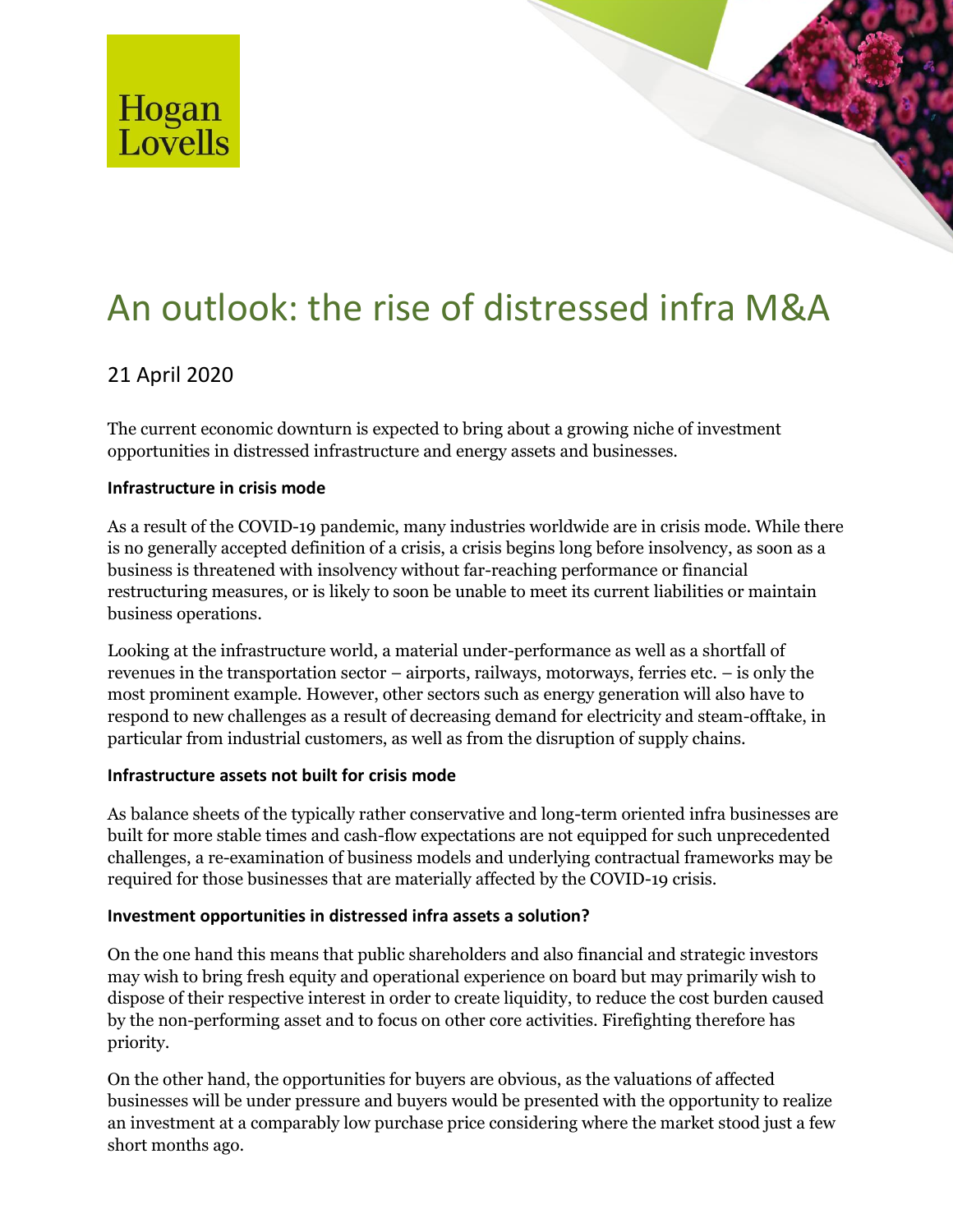Against this background and given the enormous upside potential of infrastructure assets under pressure, infra investors are readying themselves for upcoming distressed opportunities, an area many investors have shied away from in the past due to its complexity, higher risk profile but also due to the sufficient availability of well-performing assets.

Thus, it is critical to carefully assess the risks despite a potential time pressure, to focus the due diligence on the appropriate issues and to set the right priorities in the negotiations.

But what precisely is there to get right?

#### **Get the timing right!**

The implementation of a transaction prior to insolvency has the significant advantage that the buyer and seller themselves control the M&A process. Once a target becomes insolvent, an insolvency administrator usually takes control, and in any case, creditors are given a decisive say. From the buyer's point of view, the phase before insolvency also offers the advantage that the target is not yet afflicted by the stigma of insolvency. If the company goes bankrupt, the business may be permanently damaged by business interruptions, customers jumping ship and the (usually best) employees are the first to leave the sinking ship.

In addition to the already mentioned significant adverse effects of insolvency on business operations, the acquisition of an infrastructure business from the insolvency administrator has the further disadvantage from an M&A point of view that insolvency administrators generally do not provide any guarantees in the context of the sale, with the exception of the guarantee of ownership of the assets sold. With this, we would like to promote transactions before insolvency despite a corporate crisis. The risks are manageable and can be mitigated by legal measures. The damage that is often inflicted on a company in insolvency is often much greater than the savings made due to a possibly (even) lower purchase price.

#### **Get the due diligence focus right!**

By nature, infrastructure assets require a different approach to due diligence.

While it may be sufficient in "traditional" M&A to summarize the key provisions of agreements (such as termination and change of control) and to examine whether the agreements are legally binding, this is not enough when dealing with infrastructure projects. The traditional approach tacitly assumes that the agreements are implemented according to their provisions, without any "problems" arising.

This approach is too simple for the infra world. It tends to be the rule rather than the exception that, during long-term projects, situations will arise that deviate from normal/standard operations. The current COVID-19 crisis is a very illustrative example for this thesis.

Therefore, it is important to conduct a risk-based due diligence by analyzing the project agreements as part of a stress-test, by taking the specific characteristics of the respective project into account. The outcome of the stress-tests will reveal to what extent it may be possible to amend, renegotiate or terminate the terms of potentially disadvantageous project agreements with negative impacts on cash-flows and underlying business models – this is a significant success factor for any infrastructure M&A transaction and its future implementation.

In this regard, a careful examination of the project agreements yields the best results if it is carried out by the lawyers with the appropriate drafting and negotiating experience. Only they are able to rapidly and reliably understand which scenarios may have which effect on the project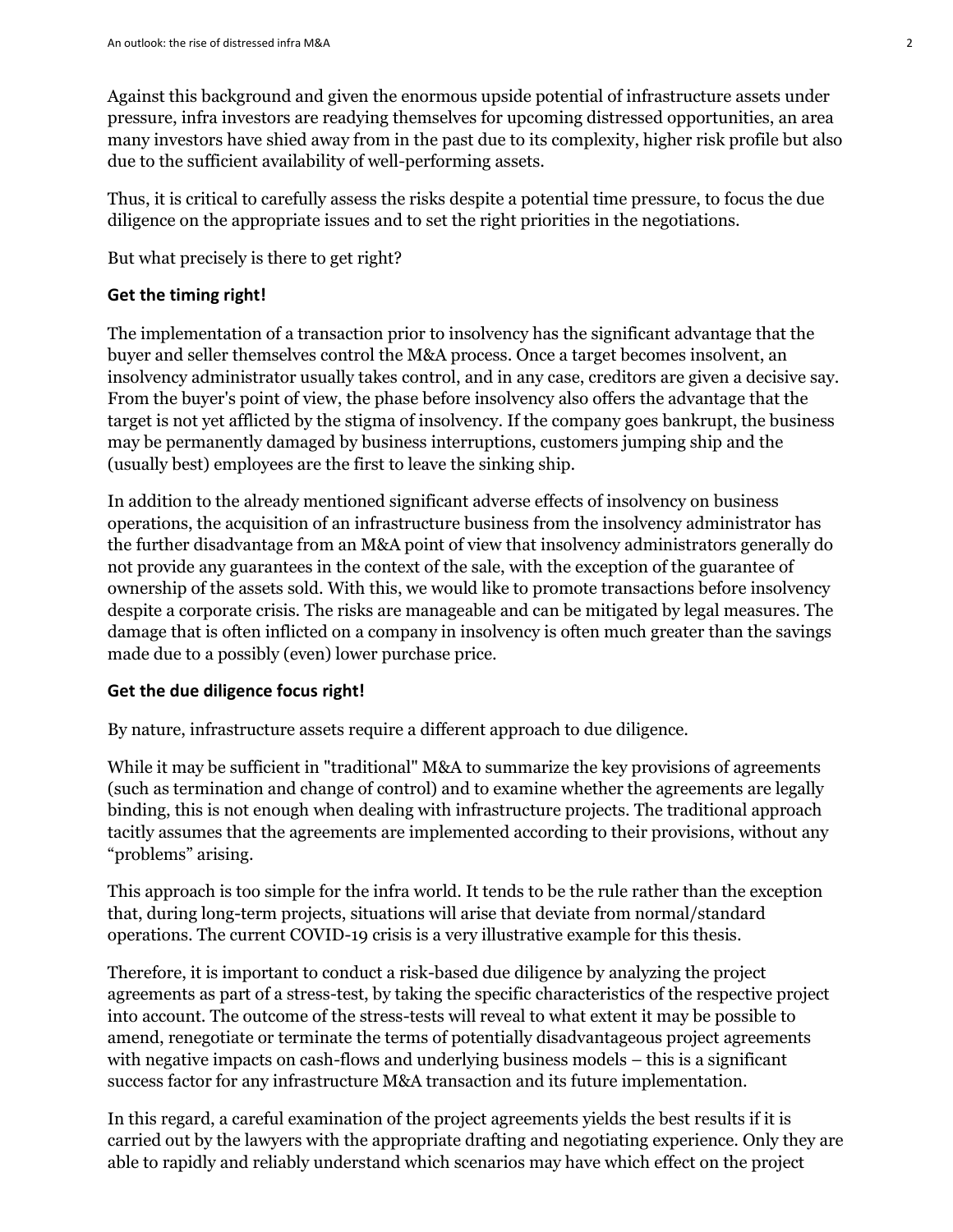agreements. As a result of the due diligence, buyers should not only be aware of the current status of the agreements, but also of precisely what may lie ahead – and what does not.

#### **Get the stakeholder's expectations right!**

While a normal M&A transaction is often negotiated directly between only buyer and seller and often even the management of the target company is not directly involved, the group of critical stakeholders is larger in distressed transactions: the success of the transaction depends to a large extent on the support of the management of the target company, its employees, but also its creditors (especially banks and credit insurers) and customers. Everyone can and must make their contribution to the success of the transaction; everyone can only win with a transaction if the alternative is the liquidation of the business.

The buyer has to inspire the management with his recovery plan, creditors have to agree to a haircut of claims, and customers can show their solidarity and promise their further support. Finally, the seller has certain expectations with regard to a face-saving exit and may also wish to participate to a certain extent in a successful recovery of the business. One of the core tasks of the transaction consultant is to understand the various interests of all stakeholders, to mediate between the stakeholders and to secure support for the transaction.

#### **Get the SPA focus right!**

As time is of the essence, it is particularly important that the transaction is led by a small, professional and experienced team. The market standards and contractual conditions of distressed infrastructure M&A transactions differ significantly from normal M&A transactions. Nevertheless, there is room for negotiation. It is crucial to know the market standards and negotiation margins, not to over-negotiate and not to take off-market positions.

#### **And finally: Get the Restructuring right!**

The buyer needs a plan for the restructuring. In most cases, cutting off liabilities through the transaction is not enough if the business continues to burn money every day. The restructuring know-how of the buyer dictates the success or failure of the transaction and the future of the company.